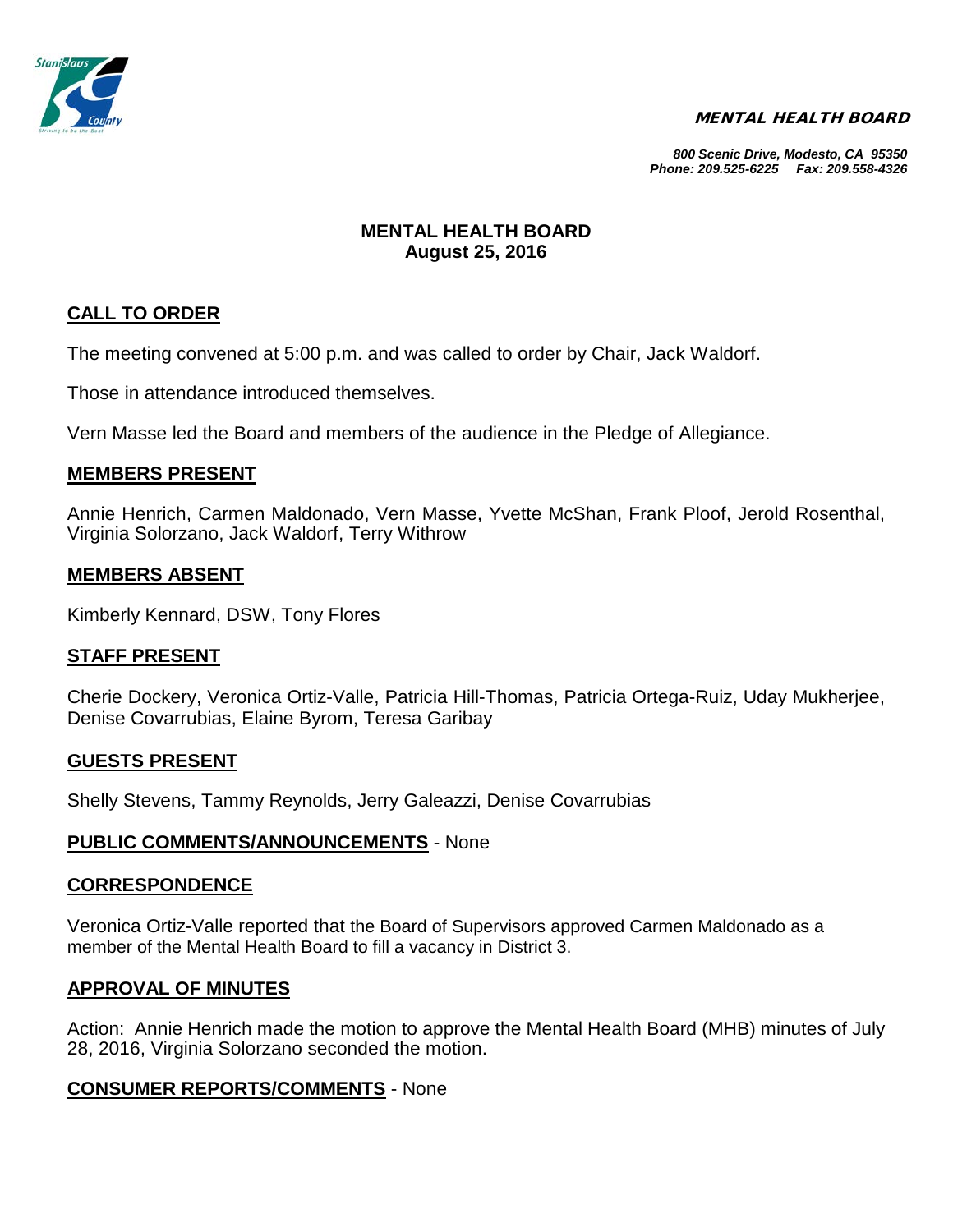## **FAMILY MEMBER REPORTS/COMMENTS**

Jack Waldorf shared that he's teaching the Family-to-Family class that will be held September 12 through November 28, 2016 (12 weeks), 6:30 p.m., at 500 North 9th Street, Cypress Room.

### **BOARD OF SUPERVISORS REPORT** - None

Supervisor Withrow gave highlights from the July and August Board of Supervisor meetings. July's meeting included approval of the MHSA Annual Update. August's meeting included an update on the County General Plan.

### **PRESENTATION – Telepsychiatry**

Dr. Uday Mukherjee, Medical Director, and Patricia Ortega-Ruiz, IT Manager, gave a presentation and demonstration on telepsychiatry. Highlights of the presentation included: What is Telepsychiatry; Adaptive Dilemma (psychiatrist availability in the valley); Benefits of Telepsychiatry; BHRS Vision for Telehealth; Challenges and Accomplishments; Providers; Locations where telepsychiatry is currently set up; and Future Steps. A live demonstration was conducted to illustrate how telepsychiatry works. Two handouts were provided; the policy on telepsychiatry and the fact sheet on telepsyciatry services.

#### **COMMITTEE REPORTS**

#### Executive Committee

Jack Waldorf reported the following:

- The Executive Committee interviewed applicant, Carmen Maldonado, from District 3 and unanimously recommended Carmen to the Board of Supervisors for approval. The Board of Supervisors approved and appointed Carmen Maldonado as a member of the Mental Health Board to fill a vacancy in District 3.
- Yvette McShan was appointed as the Chair for the Children's System of Care Committee.
- A training on site visits will be conducted for committee members. Vern Masse will facilitate the training. The Site Visit Questionnaire will be revised.
- Committee reports for the MHB Annual Report are due to Veronica by September 23, 2016. Committee Chairs are to submit their draft report to the Senior Leader that supports their committee for review prior to September 23, 2016.
- The committee working on the merge efforts is completing the work on the structure and bylaws. The next Merge meeting is Tuesday, September 27, 2016, at 2:30pm, in the Redwood Room. A reminder was given to committee members on the importance in attending the next Merge meeting as input is needed to make decisions.
- Virginia Solorzano agreed to mentor Carmen Maldonado.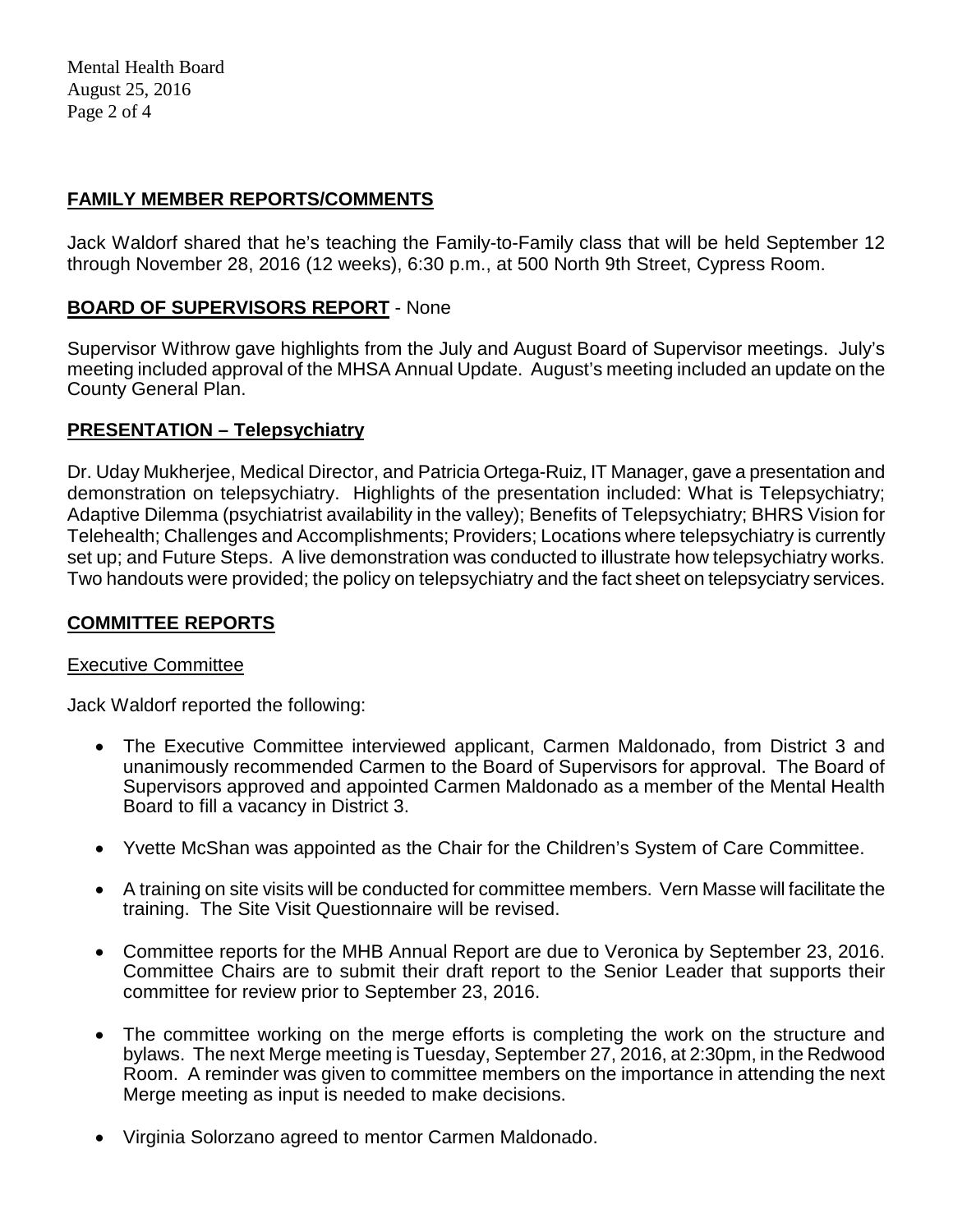Mental Health Board August 25, 2016 Page 3 of 4

#### Adult/Older Adult System of Care Committee

Annie Henrich reported that the committee met in August. Annie conveyed that the committee lost two members, Ritta Sudnikoff who moved away from the county and Jack Waldorf who joined the Children's System of Care Committee to increase representation. Currently there are three committee members, Tony Flores, Jerry Rosenthal, and Annie Henrich. The committee will be visiting Turning Point in September.

#### Managed Care Committee

Jack Waldorf reported that the committee meets every other month therefore there was no meeting in August. The next Doctors Behavioral Health Center's Advisory Council Meeting schedule is pending.

### Children System of Care Committee

Yvette McShan, new committee Chair, met with the Chief of the Children's System of Care to discuss the committee's structure. It was agreed upon to conduct a site visit next month.

#### Administrative and Fiscal Management Committee

Frank Ploof reported that he received highlights from the various Administrative and Fiscal Management Teams for the MHB Annual Report.

#### Impact Committee

Jack Waldorf reported the committee visited an education program in Ceres that is provided by the Office of Education. The program was providing Mental Health First Aid education to administrators and counselors. Committee members will be meeting with a couple of attendees later this month to obtain their input on the education; how they received the training and how they use it in their classrooms. Ceres also provides education on suicide prevention.

#### Criminal Justice Oversight/Forensic Committee

Vern Masse reported that the meeting in August was cancelled.

### **MHB/ABSAP LIAISON**

Meeting in August was cancelled. Yvette McShan will attend the ABSAP Meeting on September 15, 2016.

# **CULTURAL COMPETENCY, EQUITY AND SOCIAL JUSTICE COMMITTEE (CCESJC)**

Veronica Ortiz-Valle reported that the August meeting was cancelled. She shared that Stanislaus County Diversity Week will be the week of October 3. BHRS is producing a special edition of the Cultural Competency Update Newsletter capturing diversity activities done throughout the year. Programs will be encouraged to create diversity displays in their lobbies. A schedule and roadmap to the programs will be provided soon.